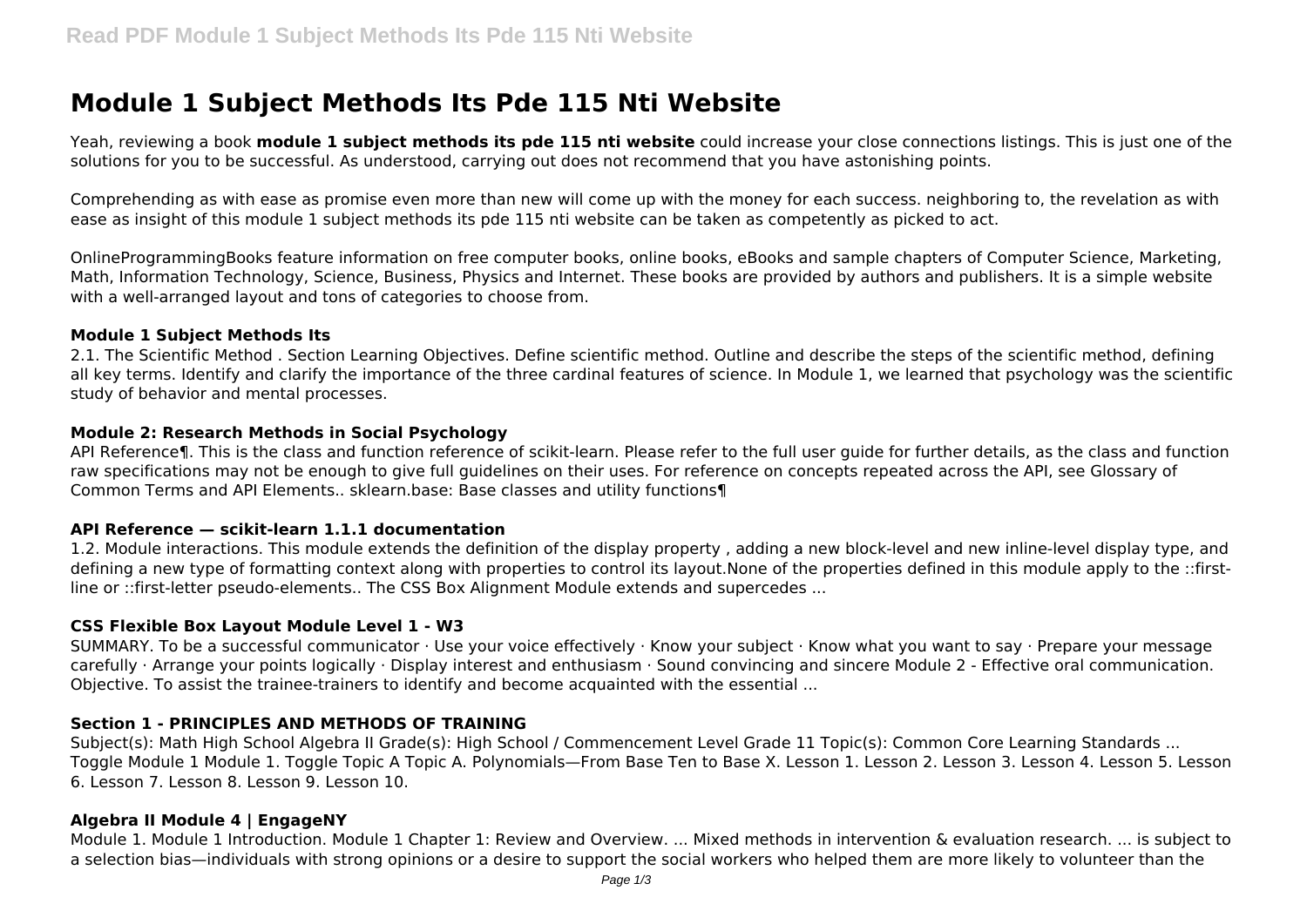general population of those served. Thus, it is ...

## **Module 3 Chapter 1: Overview of Intervention/Evaluation Research ...**

CSS Custom Properties for Cascading Variables Module Level 1. W3C Candidate Recommendation Snapshot, 16 June 2022. More details about this document ... Operating systems, keyboards, or input methods sometimes encode visually-identical text using different codepoint sequences. ... Testcases submitted to W3C are subject to review and correction ...

# **CSS Custom Properties for Cascading Variables Module Level 1 - W3**

An RF module (short for radio-frequency module) is a (usually) small electronic device used to transmit and/or receive radio signals between two devices.In an embedded system it is often desirable to communicate with another device wirelessly.This wireless communication may be accomplished through optical communication or through radio-frequency (RF) communication.

## **RF module - Wikipedia**

where  $\langle \partial f \rangle$  is the design-based variance estimate for  $\langle \partial f \rangle$  (i.e. accounting for the complex survey design as described in Module 4),  $\langle \hat{p}_i \rangle$  is the estimated weighted proportion for the i-th age group,  $\langle n_i \rangle$  is the sample size for the i-th age group, and  $\langle$  (wt i $\rangle$ ) is the population share (weight) represented by the i-th age group as used in ...

# **NHANES Tutorials - Module 5 - Reliability of Estimates**

Note how the local assignment (which is default) didn't change scope test's binding of spam.The nonlocal assignment changed scope test's binding of spam, and the global assignment changed the module-level binding.. You can also see that there was no previous binding for spam before the global assignment.. 9.3. A First Look at Classes¶. Classes introduce a little bit of new syntax, three new ...

## **9. Classes — Python 3.10.5 documentation**

Although this is a 2-hour module, you can teach it in two 1-hour blocks. You can also select material within the module to make a 30-minute or a 45-minute session or two 30-minute sessions within a 1-hour time slot. This flexibility is important, as some nursing centers might not have adequate nursing coverage for a 2-hour session. 4. Using the ...

# **Module 1. Detecting Change in a Resident's Condition | Agency for ...**

This module defines functions and classes which implement a flexible event logging system for applications and libraries. The key benefit of having the logging API provided by a standard library module is that all Python modules can participate in logging, so your application log can include your own messages integrated with messages from third-party modules.

# **Logging facility for Python - 3.10.4 Documentation**

DRAFT Module 1 Enhancing the Self Lesson 1 RECOGNIZING ROLES IN LIFE. Academia.edu uses cookies to personalize content, tailor ads and improve the user experience. By using our site, you agree to our collection of information through the use of cookies. To learn more ...

# **(PDF) DRAFT Module 1 Enhancing the Self Lesson 1 ... - Academia.edu**

1. The key terms and concepts involved in the study of social policy such as: Social Policy, Social Administration, Social Welfare, The Welfare State and Social Expenditure. 2. Difference between the various terms used and the range of objectives of social policies. 3. The various methods used to meet social needs and the intentions and its ...